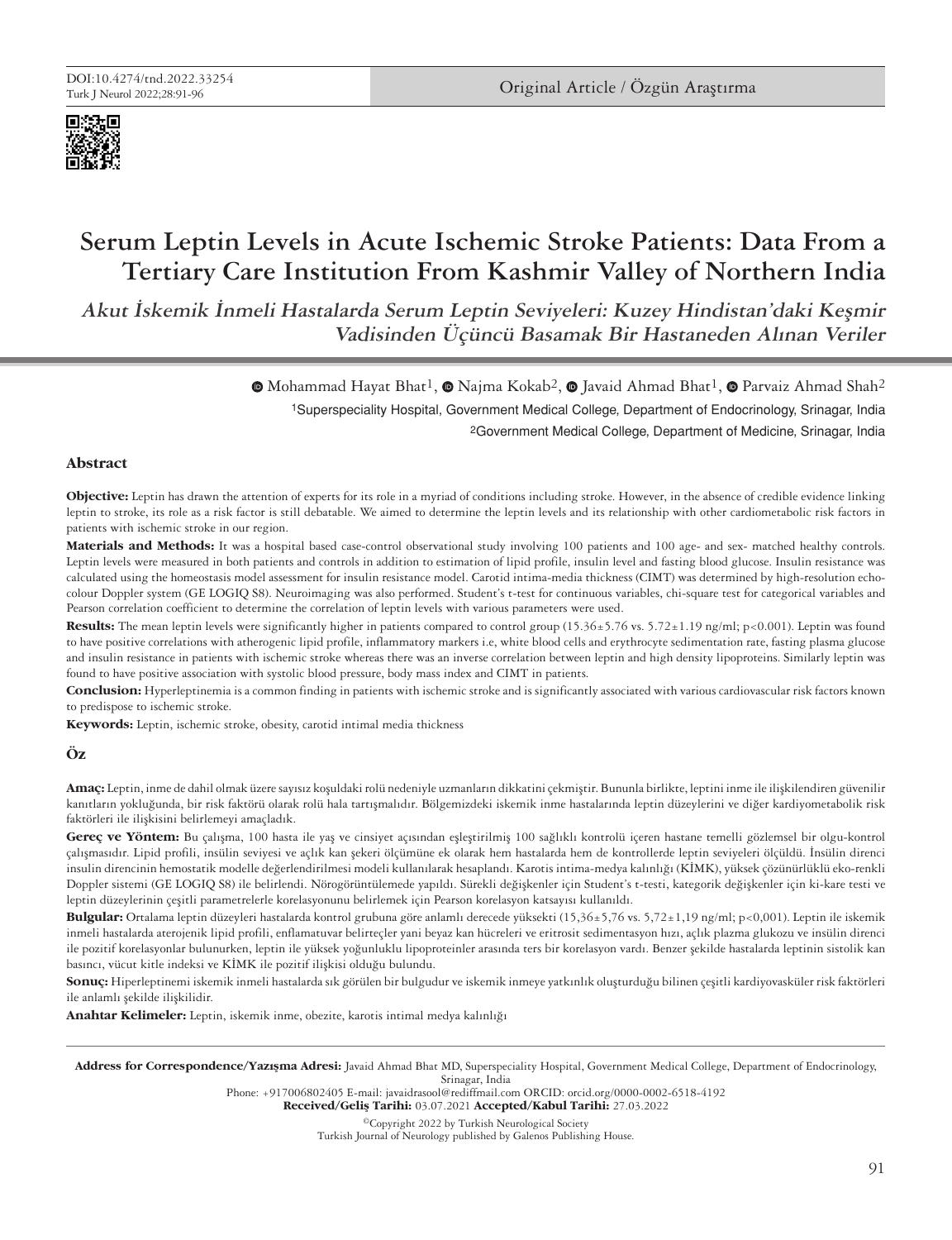## **Introduction**

Stroke is a heterogeneous and multifactorial disease that has emerged as the major global health problem on account of longterm burden on the society in terms of health-care costs and patient care and is the second leading cause of mortality after ischemic heart disease worldwide (1). It is estimated that the incidence of stroke has increased in low and middle income countries contrary to decreasing trend in the developed countries (2). The commonest mode of presentation of stroke is a focal neurological deficit of sudden onset as a result of either ischemia or hemorrhage (3). Of the various types of stroke, ischemic stroke accounts for 60-80% of all strokes and is due to occlusion of cerebral blood vessel which limits the blood supply to the brain and causes cerebral infarction. The combination of traditional risk factors including smoking, hypertension, diabetes mellitus, sedentary lifestyle, overweight or obesity, dyslipidemia and genetic factors are known to be associated with stroke (4). The modifiable risk factors provide the opportunity to introduce therapeutic interventions to mitigate the impact of the disease. However, despite the identification of some of the major risk factors, the complexity of the disease and lack of reliable biomarkers preclude the effective measures to prevent and early detection of stroke.

Adipose tissue stores act as an active endocrine organ, secreting numerous humoral factors including a number of adipokines. Of the numerous adipokines, leptin has drawn the maximum attention of experts for its role in a myriad of conditions including obesity induced hypertension, atherosclerosis, glucose regulation, insulin sensitivity, fatty acid catabolism, vascular and endothelial function. Furthermore, leptin has been invariably linked to the development of coronary heart disease and has lately come under scrutiny for its possible involvement in the underlying pathophysiological mechanism of stroke with studies reporting an association between leptin and stroke warranting further research to explore the relationship between the two.

Although higher leptin levels were associated with increased risk of vascular disease including stroke in some studies (5,6), this relationship was not found in other studies (7,8). In contrast, some of the other studies has reported a protective role of higher leptin levels vis a vis stroke (9,10). However, the role of hyperleptinemia in central sympathetic activation and renal renin angiotensinaldosterone mechanisms involved in hypertensive response and the development of arterial hypertension can explain its association with stroke. Furthermore, the role of hyperleptinemia on influencing the atherothrombotic process may further explain the relationship between the two.

In the absence of credible evidence linking leptin to stroke, its role as a risk factor for stroke is still debatable. The current study was undertaken to determine the leptin levels and its relationship with various cardiometabolic risk factors including inflammatory markers and carotid intimal thickness in patients with ischemic stroke in our region.

#### **Materials and Methods**

The present study was a cross sectional, case-control observational study conducted over a period of 2 years in the Department of General Medicine, GMC Srinagar. The patients who were admitted with ischemic stroke and confirmed on magnetic resonance imaging within 24 hours after admission, and

apparently healthy participants without risk factors for stroke were included in the study after taking proper informed consent from patients or their attendants and controls. The study was approved by the Institutional Ethical Committee of Government Medical College (decision no: 144/ETH/GMC).

## **Study Participants**

A total of 100 patients admitted with acute ischemic stroke were included in the study; however, patients with haemorrhagic stroke and/or recurrent stroke were excluded from the study. One hundred apparently healthy age- and sex- matched individuals without risk factors for ischemic stroke were taken as controls.

## **Data Collection**

All the enrolled participants were evaluated through general information and social history including their smoking habits and physical activity after obtaining written informed consent. Height, weight and waist circumference were measured and body mass index (BMI) was calculated for each participant.

#### **Sample Collection and Laboratory Testing**

Blood samples from all participants were collected within the first 24 hours of admission, and serum was separated and aliquots were frozen at -80°C until analysis. Serum levels of high density lipoproteins (HDL), low density lipoproteins (LDL), triglycerides (TG), total cholesterol, fasting plasma glucose and serum leptin levels were assessed in both patients and controls. The biochemical analyses such as measurement of total cholesterol and TG concentrations were performed with a Technicon DAX-72 auto analyzer (Technicon, Bayer Corporation, Tarrytown, New York) in the Central Biochemistry Laboratory, Government Medical College, Srinagar. HDL cholesterol concentrations were measured using RAXT auto analyzer after phosphotungstic acid and magnesium chloride precipitation. LDL cholesterol was calculated by using Friedwald formula: LDL=Total cholesterol - (TG/5) - HDL. LDL-cholesterol was not calculated and reported as a missing value if the TG level was >400 mg/dl. Fasting plasma glucose was measured using a modified hexokinase enzymatic method (Roche Cobas Mira). Leptin levels were determined by a commercially available quantitative enzyme- linked immunosorbent assay kit (Abcam, China). The intra and inter-assay coefficients of variation (CV) were 5.2-8.3% and 5.8-9.2%, respectively.

Insulin resistance (IR) was estimated by the homeostasis model assessment using the homeostasis model assessment for IR (HOMA-IR). Carotid Doppler studies were performed and carotid intimal thickness was assessed in patients with ischemic stroke. The measurement of carotid intima-medial thickness was performed by using a high-resolution echo-colour Doppler system (LOGIQ S8; GE Healthcare, Chalfont St Giles, United Kingdom). The CV of the measurements were less than 3%. All scans were read by an independent physician, blinded to the clinical status of the subjects.

#### **Statistical Analysis**

The data were entered in a Microsoft Excel and then exported to data editor of SPSS Version 20.0 (SPSS Inc., Chicago, Illinois, USA). Continuous variables were expressed as mean  $\pm$  standard deviation (SD) and categorical variables were summarized as percentages. Student's independent t-test was applied for comparing continuous variables. Comparison of categorical variables was carried out with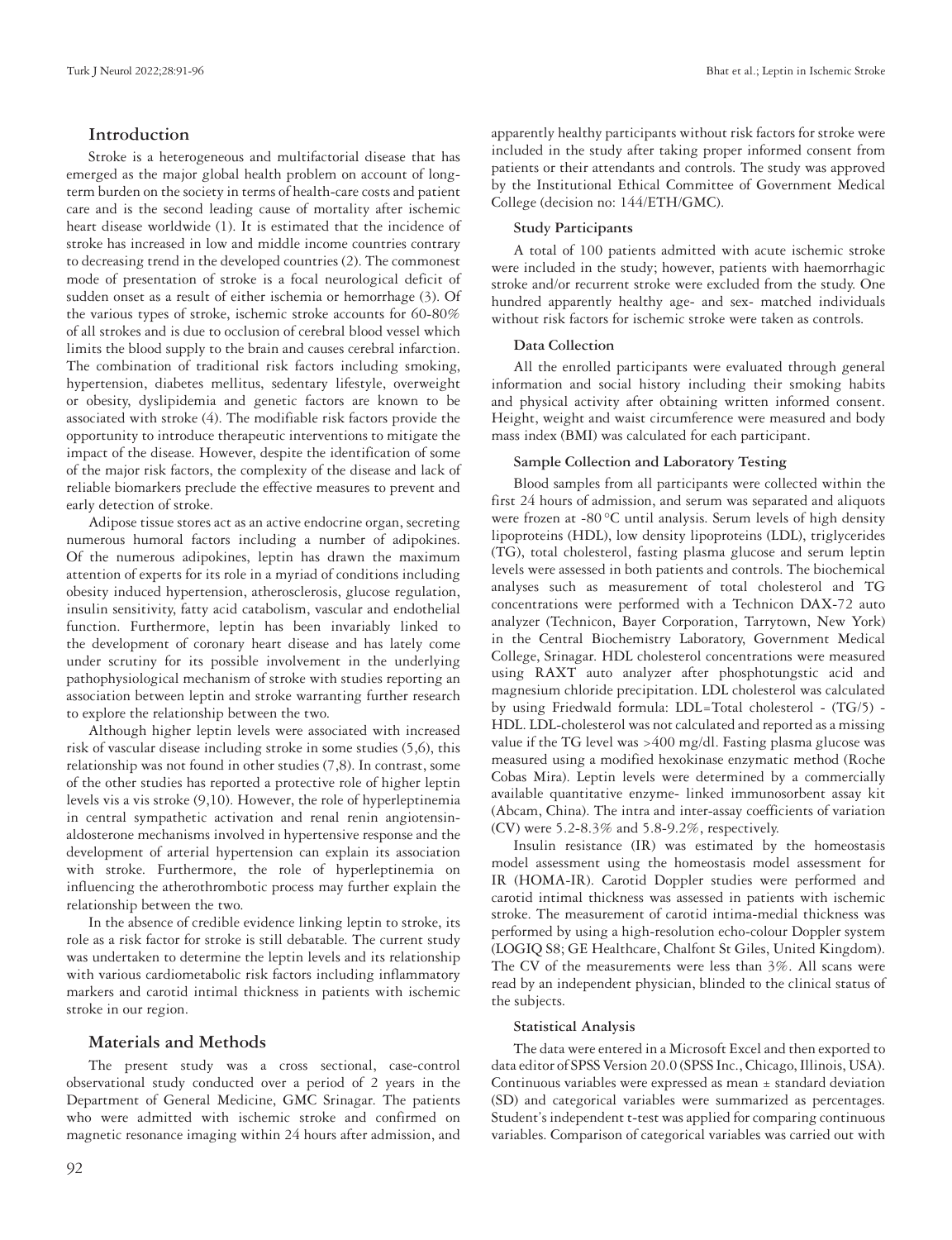chi-square test or Fisher's Exact test, whichever was appropriate. Pearson correlation coefficient was employed to determine the correlation of leptin levels with various parameters. Two-sided p value  $\leq 0.05$  was considered statistically significant.

## **Results**

A total of 200 participants were enrolled in this study comprising of 100 patients diagnosed as having ischemic stroke and 100 healthy participants in the control group. The mean ages of patients and controls were comparable  $(64±10 \text{ vs. } 66±10 \text{ years})$  $p=0.379$ ). Of the patient group  $47\%$  were male and 53% were female. Of the control group 62% were male and 38% were female  $(p=0.083)$ .

The mean  $(\pm SD)$  BMI was significantly higher in the patient group compared to the control group  $(27.9\pm3.6 \text{ vs. } 23.2\pm2.9 \text{ kg})$ m2; p<0.001). Majority (49%) of the patients were overweight (25-29.9 kg/m<sup>2</sup>) however, 30% and 21% were obese (>30 kg/m<sup>2</sup>) and of normal weight  $\left($  < 18.5 kg/m<sup>2</sup>), respectively. However, in the control group, majority (78%) of participants had normal BMI  $\left($  <18.5 kg/m<sup>2</sup>) compared to 16% and 2% classified as overweight and obese, respectively. The details of the biochemical profile in these subjects are given in Table 1.

The mean leptin levels were significantly higher in patients compared to control group  $(15.36 \pm 5.76 \text{ vs. } 5.72 \pm 1.19 \text{ ng/ml};$ p<0.001). Gender wise comparison of leptin levels (ng/ml) revealed significantly  $(p<0.001)$  higher leptin levels in female patients  $(20.36\pm2.12 \text{ ng/ml})$  compared to male patients  $(9.72\pm2.18 \text{ ng/m})$ ml).

Patients with ischemic stroke had significantly higher mean TG (149.05+67.62 vs. 108.04+29.88 mg/dl; p<0.001), total cholesterol (207.05+76.37 vs. 130.08+26.43 mg/dl; p<0.001), LDL cholesterol (91.14+27.16 vs. 78.82+20.28 mg/dl; p=0.005) and fasting plasma glucose levels  $(124.61 \pm 52.86 \text{ vs. } 93.96 \pm 9.12$ mg/dl; p<0.001), and lower HDL cholesterol concentrations  $(42.78 \pm 8.21$  vs.  $50.02 \pm 7.29$  mg/dl; p<0.001) compared to controls.

Leptin was found to have positive correlations with TG, fasting blood glucose, erythrocyte sedimentation rate (ESR) and HOMA-IR in both male and female patients whereas there was an inverse correlation between leptin and HDL cholesterol levels in both male and female patients (Table 2). Similarly, leptin was found to have positive association with systolic blood pressure (SBP), BMI and CIMT in both male and female patients.

#### **Multivariate Analysis**

There was a significant difference between subjects with and without stroke when considered jointly on the variables BMI and serum leptin levels [Wilk's Lambda: 0.480, F (2.147)=79.51, p<0.001, partial η2: 0.52]. A separate ANOVA was conducted for each dependent variable (BMI and Leptin), with each ANOVA evaluated at an alpha level of 0.025. There was a significant difference between patients and controls in terms of serum leptin levels] with stroke patients having higher leptin levels than controls [F  $(1.148)=137.3$ ,  $p<0.001$ , partial  $\eta$ 2: 0.48. There was also a significant difference between patients and controls in terms of BMI with stroke patients having higher BMI than controls [F (1.148)=63.90, p<0.001, partial η2: 0.30]. However, when adjusted for BMI, the difference in serum leptin levels was significantly higher in patients with normal BMI (<25)  $(14.46 \pm 5.51 \text{ vs. } 5.62 \pm 1.16; \text{ p} < 0.001)$  as well as in overweight or obese (BMI ≥25) subjects (15.60±5.82 vs. 6.19±1.26; p<0.001).

## **Discussion**

The ubiquitous presence of leptin, a product of adipose tissue and its receptors in various tissues and studies reporting its pleiotropic effects on numerous biological functions including functions of the central and peripheral nervous systems (11,12) has generated a lot of interest to unravel its association with different disease processes including its' possible involvement in the underlying pathophysiological mechanism of stroke. The higher circulating leptin levels in patients with stroke have been associated with increased prevalence of various vascular risk factors including hypertension, IR, diabetes and dyslipidemia (13). Leptin has been found to have proinflammatory effects including induction of endothelial dysfunction, oxidative stress, enhancing platelet aggregation and besides promoting vascular calcification, smooth muscle cell proliferation and arterial stiffness. It has further been associated with development and vulnerability of atherosclerotic plaques (14,15) and is known to mediate proatherogenic response (16). Studies have revealed that leptin-induced local inflammation in vascular endothelium is likely to be involved in the development of advanced atherosclerotic lesions and subsequent vascular events (17). Leptin has now been understood to have a role in atherosclerosis hence; determining the plasma or serum levels of leptin may serve as reliable prognostic biomarker for inflammation and atherosclerosis in stroke.

The present study was designed to study the relationship between leptin levels and ischemic stroke in the background of conflicting results from earlier studies vis a vis the relationship between the two. Our study demonstrated that patients with ischemic stroke had significantly higher levels of leptin compared to healthy control population; furthermore levels were higher in female patients compared to male patients. These observations are in agreement with results from an earlier study (18). The presence of higher levels of leptin in females compared to males has been suggested to mediate, in part, by effects of sex steroids in addition to the possible influence of higher adiposity seen among the females. The demonstration of significant hyperleptinemia in our patient cohort and its association with an increased prevalence of various cardiometabolic risk factors which are known to predispose to higher risk of ischemic stroke reinforce the observation of possible link between the two.

One of the observations of the study was the significantly higher levels of inflammatory markers like ESR and white blood cell in the patient cohort and further it was observed that these markers were positively associated with hyperleptinemia seen in patients with ischemic stroke. The fact that inflammation being a hallmark of ischemic stroke is presumed to be mediated by release of cytokines, particularly leptin, and demonstration of association of leptin with the markers of inflammation in our study supports the possible role of leptin in inflammatory response seen in patients with ischemic stroke.

There were increased levels of atherogenic lipid profile comprising of elevated TG, LDL and total cholesterol and reduced levels of HDL cholesterol in the patients with ischemic stroke in addition to having higher levels of markers of inflammation such as leukocyte count, and ESR. Our study further revealed that leptin had a positive correlation with proatherogenic lipid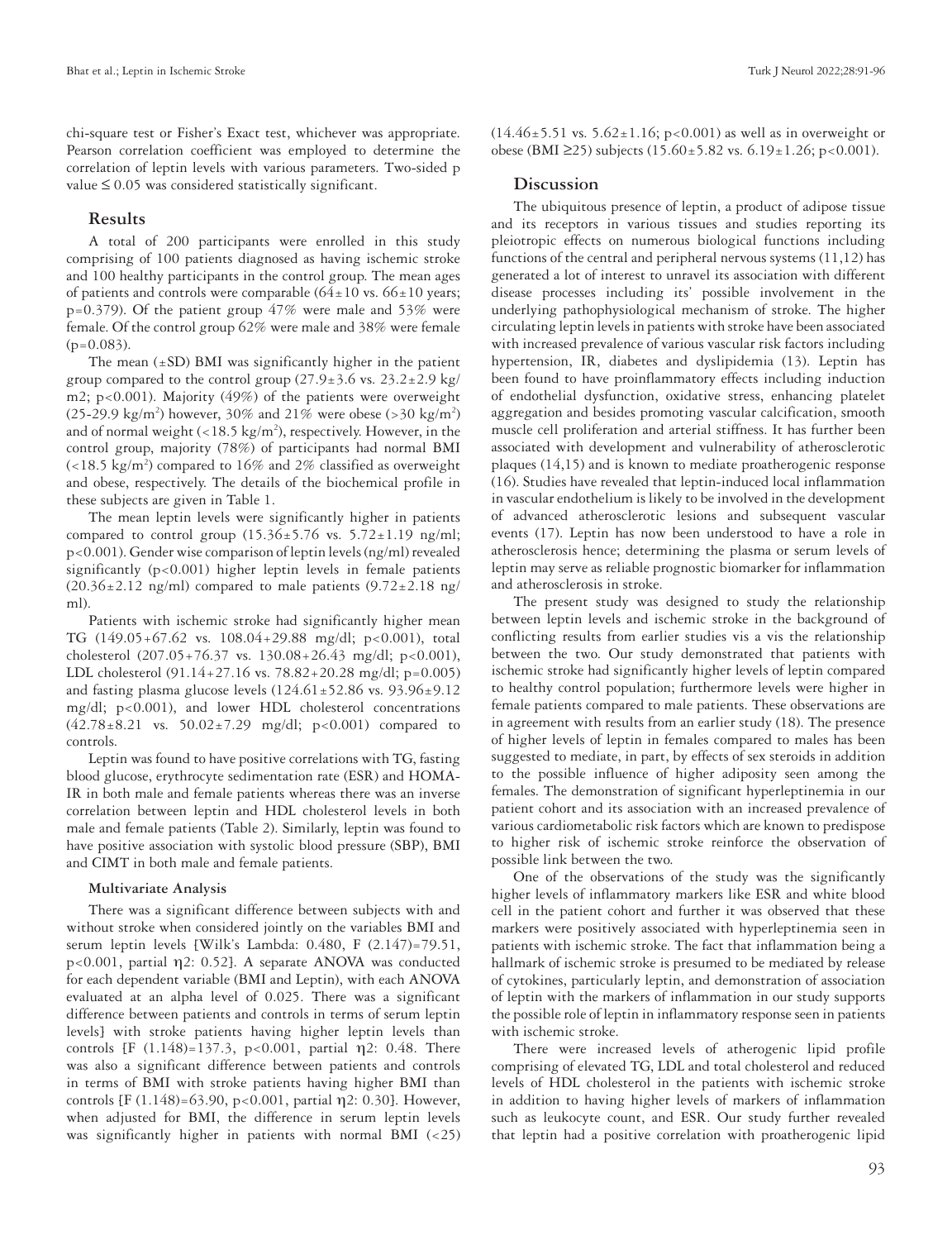| Table 1. Comparative analysis of clinical and biochemical parameters in patients and controls |                                       |                                        |                                       |              |  |  |  |
|-----------------------------------------------------------------------------------------------|---------------------------------------|----------------------------------------|---------------------------------------|--------------|--|--|--|
| Variables                                                                                     | Patients<br>$(n=100)$<br>95% CI       | Controls<br>$(n=100)$<br>95% CI        | Total<br>$(n=200)$<br>95% CI          | Significance |  |  |  |
| BMI $(kg/m^2)$                                                                                | 27.93±3.58<br>$(27.22 - 28.64)$       | 23.28±2.86<br>$(22.46 - 24.09)$        | 26.38±4.0<br>$(25.73 - 27.03)$        | $0.000*$     |  |  |  |
| Age (years)                                                                                   | $64.43 \pm 9.71$<br>$(62.50 - 66.35)$ | $65.94 \pm 10.18$<br>$(63.04 - 68.83)$ | $64.93 \pm 9.86$<br>$(63.34 - 66.52)$ | 0.379        |  |  |  |
| Waist hip ratio                                                                               | $0.86 \pm 0.04$<br>$(0.85 - 0.87)$    | $0.87 \pm 0.02$<br>$(0.87 - 0.88)$     | $0.87 \pm 0.03$<br>$(0.86 - 0.87)$    | 0.188        |  |  |  |
| $TLC$ (mg/dl)                                                                                 | $8.07 \pm 3.99$<br>$(7.28 - 8.86)$    | $5.34 \pm 9.12$<br>$(5.08 - 5.60)$     | $7.17 \pm 3.54$<br>$(6.59 - 7.73)$    | $0.000*$     |  |  |  |
| <b>ESR</b>                                                                                    | 25.03±14.89                           | $7.03 \pm 6.03$                        | $16.08 \pm 12.03$                     | $0.000*$     |  |  |  |
| $BSF$ (mg/dl)                                                                                 | $125 \pm 53$<br>$(114-135)$           | $94 + 9$<br>$(91-96)$                  | $114 + 46$<br>$(107-121)$             | $0.000*$     |  |  |  |
| Urea $(mg/dl)$                                                                                | 47.58±19.81<br>$(44-51)$              | 26.14±7.94<br>$(24-28)$                | $40.43 \pm 19.60$<br>$(37-43)$        | $0.000*$     |  |  |  |
| Creatinine (mg/dl)                                                                            | $1.16 \pm 0.53$<br>$(1.05-1.27)$      | $0.89 \pm 0.14$<br>$(0.85 - 0.94)$     | $1.07 \pm 0.46$<br>$(1.00-1.15)$      | $0.001*$     |  |  |  |
| $HDL$ (mg/dl)                                                                                 | $42.78 \pm 8.2$<br>$(41-44)$          | $50.02 \pm 7.29$<br>$(48-52)$          | $45.19 \pm 8.60$<br>$(44-46)$         | $0.000*$     |  |  |  |
| $LDL$ (mg/dl)                                                                                 | 91.14±27.15<br>$(86-96)$              | 78.82±20.28<br>$(73-84)$               | $87.03 \pm 25.67$<br>$(83-91)$        | $0.005*$     |  |  |  |
| $TG \, (mg/dl)$                                                                               | 149.05±67.6<br>$(136-162)$            | 108.04±29.8<br>$(99-116)$              | 135.38±60.89<br>$(125-145)$           | $0.000*$     |  |  |  |
| Cholesterol (mg/dl)                                                                           | 207.05±76.37<br>$(192 - 222)$         | 130.08±26.43<br>$(122-137)$            | 181.39±73.69<br>$(169-193)$           | $0.000*$     |  |  |  |
| Leptin $(ng/ml)$                                                                              | $15.36 \pm 5.75$<br>$(14.22 - 16.50)$ | $5.72 \pm 1.18$<br>$(5.38 - 6.06)$     | 12.14±6.57<br>$(11.09-13.21)$         | $0.000*$     |  |  |  |

\*Significant, BMI: Body mass index, HDL: High-density cholesterol, LDL: Low-density cholesterol, WBC: White blood cell, ESR: Erythrocyte sedimentation rate, TG: Triglycerides, CI: Confidence interval, TLC: Total leucocyte count, BSF: Blood sugar fasting

| Table 2. Correlation analysis of leptin levels with risk factors |                     |              |                     |              |  |  |  |
|------------------------------------------------------------------|---------------------|--------------|---------------------|--------------|--|--|--|
| Variables                                                        | Male                |              | Female              |              |  |  |  |
|                                                                  | Pearson correlation | Significance | Pearson correlation | Significance |  |  |  |
| BMI                                                              | 0.714               | 0.000        | 0.681               | $0.000*$     |  |  |  |
| HDL                                                              | $-0.437$            | 0.002        | $-0.397$            | $0.003*$     |  |  |  |
| <b>TG</b>                                                        | 0.541               | 0.000        | 0.459               | $0.000*$     |  |  |  |
| FPG                                                              | 0.289               | 0.038        | 0.312               | $0.024*$     |  |  |  |
| <b>HOMA-IR</b>                                                   | 0.591               | 0.000        | 0.508               | $0.000*$     |  |  |  |
| ESR                                                              | 0.415               | 0.008        | 0.391               | $0.005*$     |  |  |  |
| <b>IMT</b>                                                       | 0.563               | 0.000        | 0.475               | $0.000*$     |  |  |  |
| <b>SBP</b>                                                       | 0.283               | 0.041        | 0.319               | $0.017*$     |  |  |  |

\*Significant, BMI: Body mass index, HDL: High-density cholesterol, ESR: Erythrocyte sedimentation rate, TG: Triglycerides, IMT: Intima media thickness, SBP: Systolic blood pressure, FPG: Fasting blood glucose, HOMA-IR: Homeostasis model assessment for insulin resistance model

profile including TG, LDL, cholesterol, and inflammatory markers like ESR whereas there was an inverse correlation between leptin and HDL levels in both male and female patients with ischemic stroke. Leptin levels also had a positive association with fasting blood glucose and HOMA-IR, a marker of IR. These findings are in accordance with the results from earlier studies (19,20). The positive correlation between leptin and atherogenic dyslipidemia and markers of inflammation support the causal relationship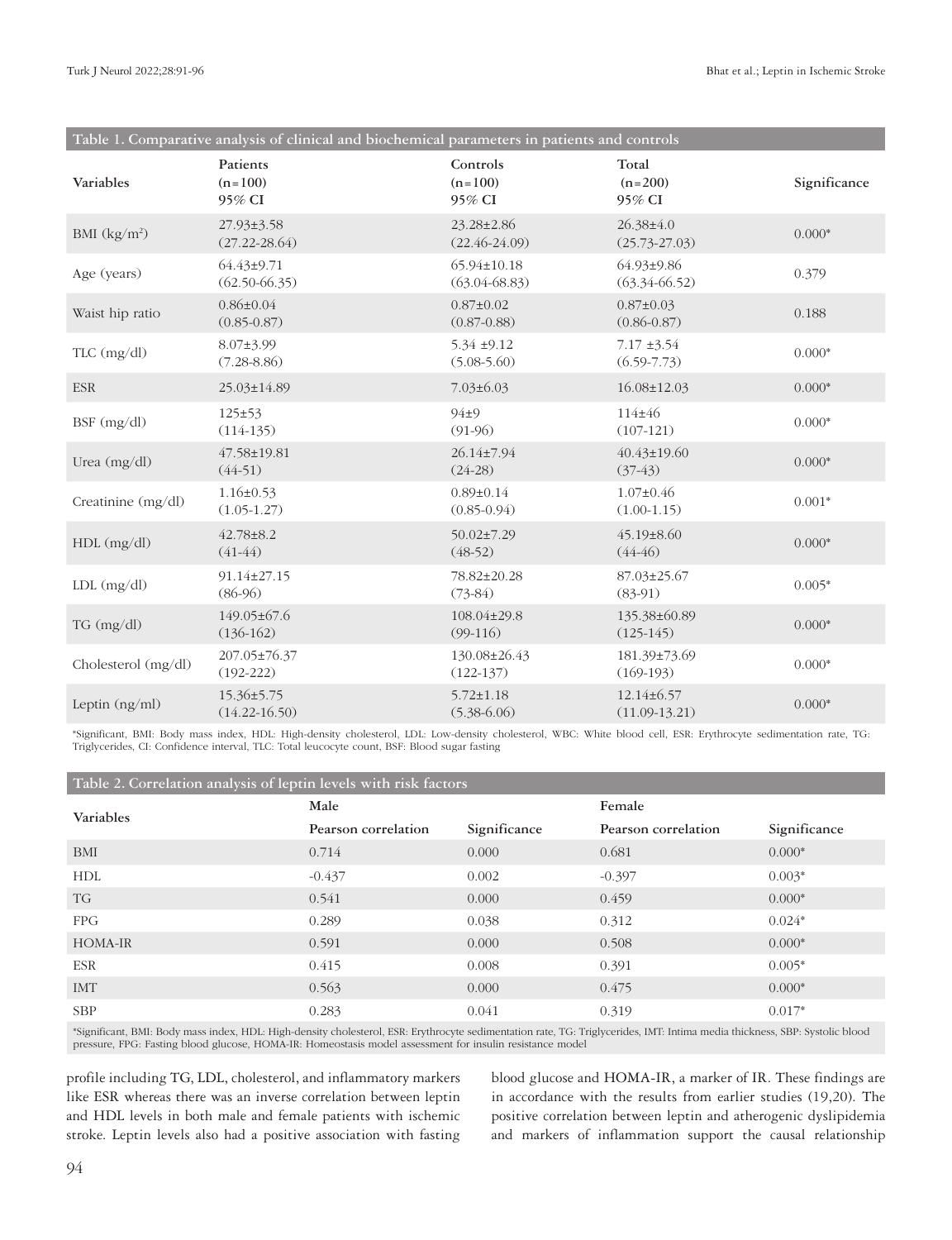between hyperleptinemia and atherosclerosis possibly via proinflammatory response mediated by leptin, thus increasing the predisposition to possibility of higher risk of ischemic stroke.

Carotid artery intima-media has been recognized as an independent non-invasive diagnostic tool for the identification of atherosclerosis and it has been found that leptin has been found to correlate with markers of subclinical atherosclerosis such as CIMT and coronary artery calcifications in a number of studies. Studies have revealed that leptin-induced local inflammation in vascular endothelium is likely to be involved in the development of advanced atherosclerotic lesions (17). An earlier study investigating the relationship between leptin and CIMT concluded that leptin was independently associated with CIMT; however, the association was dependent on obesity (21). Similarly a study from South India demonstrated the presence of high serum leptin levels and its association with CIMT in acute ischemic stroke (19). In our study leptin was found to be independently associated with CIMT. This relation was found in both male and female patients independently of age and other vascular risks. However, relationship between leptin and markers of preclinical atherosclerosis is still controversial with few studies demonstrating absence of a relationship between leptin and CIMT (22,23).

Leptin is currently considered to play a vital role in the development of hypertension and is involved in the promotion of increased arterial pressure via multiple physiological processes like sympathetic nervous system activation, activation of the reninangiotensin system, IR and hyperinsulinemia (24). Hypertension is one of the strongest risk factors for stroke in general population and risk of stroke increases linearly when blood pressure level rises. In the current study, we observed a significantly positive correlation of leptin levels with SBP in both male and female patients with ischemic stroke. This was in accordance with the results from an earlier study in which the high leptin levels were associated with ischemic stroke both in men [Odds ratio (OR): 4.89; 95% confidence interval (CI): 1.89-12.62] and in women (OR: 4.10; 95% CI: 1.45-11.62) (6).

Leptin levels have been shown to directly associate with the quantity of adipose tissue. Thus, increased BMI or waist circumference, is associated with the higher levels of serum leptin (25). Our study demonstrated that leptin levels strongly correlated with BMI in both male and female patients with ischemic stroke with females having higher BMI and leptin compared to males. These results are in agreement with the observations from earlier studies (18,20).The higher level of leptin with increase in BMI, a measure of obesity, suggests the possibility of leptin resistance which demands further investigation including a genetic one, in order to establish the genes associated with leptin resistance.

The presence of higher levels of leptin in patients with stroke and its significant association with a number of important risk factors known to predispose to stroke including atherogenic lipids, proinflammatory markers, markers of IR and CIMT in patients with ischemic stroke gives credence to the observation that it may have a possible involvement in the underlying pathophysiological mechanism of stroke. The study results provide rationale for large well designed studies evaluating in depth clinical relationship between leptin and ischemic stroke.

#### **Study Limitations**

1. Leptin levels were determined in a single measurement, which might not capture a diurnal variation in leptin levels.

2. Observational nature of the study prevented the establishment of causal relationship between serum leptin levels and ischemic stroke.

## **Conclusion**

This study demonstrated the presence of significantly higher levels of leptin in patients with ischemic stroke, independent of BMI, compared to age- and sex- matched healthy controls. Higher leptin levels were observed in female patients compared to males. Furthermore, there was a positive association between leptin and various traditional risk factors associated with stroke including hypertension, overweight or obesity, atherogenic lipids, inflammatory markers, and CIMT in patients indicating possible involvement of leptin in the underlying pathophysiological mechanism culminating in stroke.

### **Ethics**

**Ethics Committee Approval:** The study was approved by the Institutional Ethical Committee of Government Medical College (decision no: 144/ETH/GMC).

**Informed Consent:** Obtained written informed consent. Peer-review: Externally and internally peer-reviewed.

#### **Authorship Contributions**

Concept: M.H.B., J.A.B., P.A.S., Design: M.H.B., J.A.B., P.A.S., Data Collection or Processing: N.K., Analysis or Interpretation: M.H.B., N.K., J.A.B., P.A.S., Literature Search: M.H.B., N.K., J.A.B., Writing: M.H.B., J.A.B.

**Conflict of Interest:** No conflict of interest was declared by the authors.

**Financial Disclosure:** The authors declared that this study received no financial support.

#### **References**

- 1. Murray CJL, Lopez AD. Global health statistics: a compendium of incidence, prevalence and mortality estimates for over 200 conditions. In: Global health statistics: a compendium of incidence, prevalence and mortality estimates for over 200 conditions. 1996. p. 906.
- 2. Feigin VL, Lawes CM, Bennett DA, Barker-Collo SL, Parag V. Worldwide stroke incidence and early case fatality reported in 56 population-based studies: a systematic review. Lancet Neurol 2009;8:355-369.
- 3. Rosamond W, Flegal K, Furie K, et al. Heart disease and stroke statistics--2008 update: a report from the American Heart Association Statistics Committee and Stroke Statistics Subcommittee. Circulation 2008;117:e25-e146.
- 4. Boehme AK, Esenwa C, Elkind MS. Stroke risk factors, genetics, and prevention. Circ Res 2017;120:472-495.
- 5. Söderberg S, Stegmayr B, Stenlund H, et al. Leptin, but not adiponectin, predicts stroke in males. J Intern Med 2004;256:128-136.
- 6. Söderberg S, Stegmayr B, Ahlbeck-Glader C, et al. High leptin levels are associated with stroke. Cerebrovasc Dis 2003;15:63-69.
- 7. Rajpathak SN, Kaplan RC, Wassertheil-Smoller S, et al. Resistin, but not adiponectin and leptin, is associated with the risk of ischemic stroke among postmenopausal women: results from the Women's Health Initiative. Stroke 2011;42:1813-1820.
- Stott DJ, Welsh P, Rumley A, et al. Adipocytokines and risk of stroke in older people: a nested case-control study. Int J Epidemiol 2009;38:253-261.
- 9. Ku IA, Farzaneh-Far R, Vittinghoff E, et al. Association of low leptin with cardiovascular events and mortality in patients with stable coronary artery disease: the Heart and Soul Study. Atherosclerosis 2011;217:503-508.
- Scholze A, Rattensperger D, Zidek W, Tepel M. Low serum leptin predicts mortality in patients with chronic kidney disease stage 5. Obesity (Silver Spring) 2007;15:1617-1622.